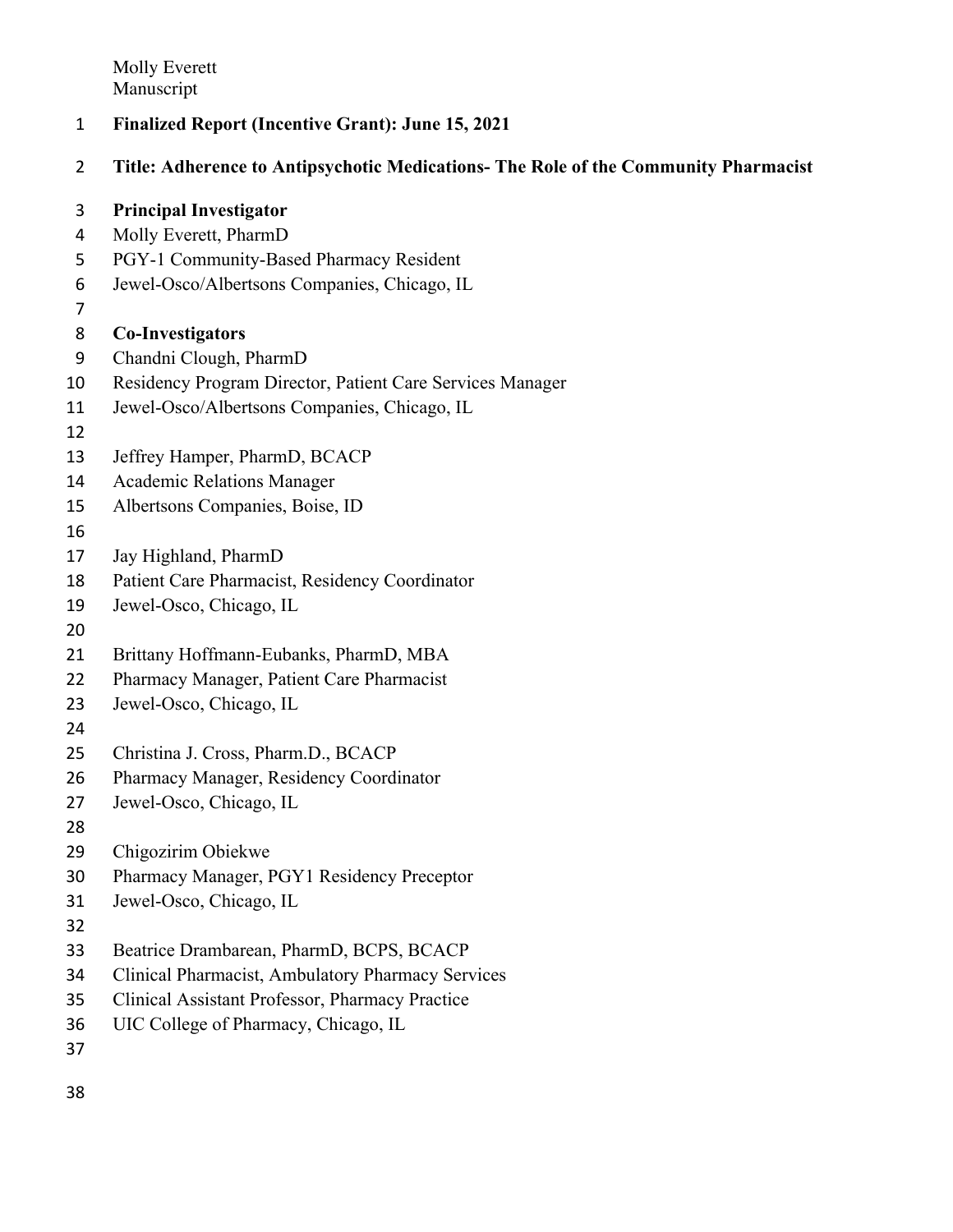#### **Abstract (295/300)**

 Purpose: The purpose of this study is to assess the adherence rates of oral antipsychotics with long-acting injectable (LAI) antipsychotic formulations among patients within a community pharmacy setting. Nonadherence to antipsychotic medications can lead to devastating outcomes for patients. There is a gap between identifying nonadherence in this patient population and implementing interventions in the community setting. This study will provide data to assist pharmacists in having a better understanding of how to help patients improve adherence for

- antipsychotic medications.
- 
- Methods: This is a retrospective review that will analyze data from January 1, 2018 through
- January 1, 2020 to assess the adherence rates of oral antipsychotic medications with LAI
- formulations within select pharmacy locations in Illinois of a national grocery store chain. The
- medications will be identified via their National Drug Code, and are paliperidone, aripiprazole,
- and risperidone. The refill history of oral antipsychotic medications for patients who are 18 years
- of age and older and have taken one of the selected medications for a minimum of 6 months will
- be included. The proportion of days covered (PDC) will be calculated for each patient to
- determine adherence rate.
- 

Results: The average PDC rate calculated for this study population was 82%. A PDC >80% is

- considered adherent, and this average is higher than what was expected. However, 35% of
- patients analyzed had a PDC of less than 80%, and 50% of patients had a PDC of <90%.
- -
- Conclusion: Pharmacists have demonstrated their ability to increase patient adherence and long-term outcomes for a variety of medications. When it comes to mental health outcomes,
- adherence to medications can decrease the chance of relapse and improve quality of life. This
- study will shed light on adherence to medications that have long-acting injectable formulations; a
- potential solution to improve adherence.
- 

# **Introduction (422)**

Medication nonadherence can have serious effects on patients across all disease states,

- especially when patients are taking these medications chronically. In the case of antipsychotic
- medications, the consequences of medication non-adherence can be especially severe.
- Nonadherence can lead to decompensation or exacerbation of symptoms, relapse,
- rehospitalization or greater use of emergency psychiatric services, functional decline, and
- 74 increased risk of death<sup> $1$ </sup> Pharmacists are often the first to recognize the red flags of
- nonadherence, late or missed refills. When pharmacists have the full refill history for patients,
- the proportion of days covered (PDC)rate for each patient can be calculated to show how
- adherent patients are to medications, including oral antipsychotic medications. PDC is calculated
- by taking the number of days in the period "covered", dividing by the number of days in the
- period, and multiplying by 100%.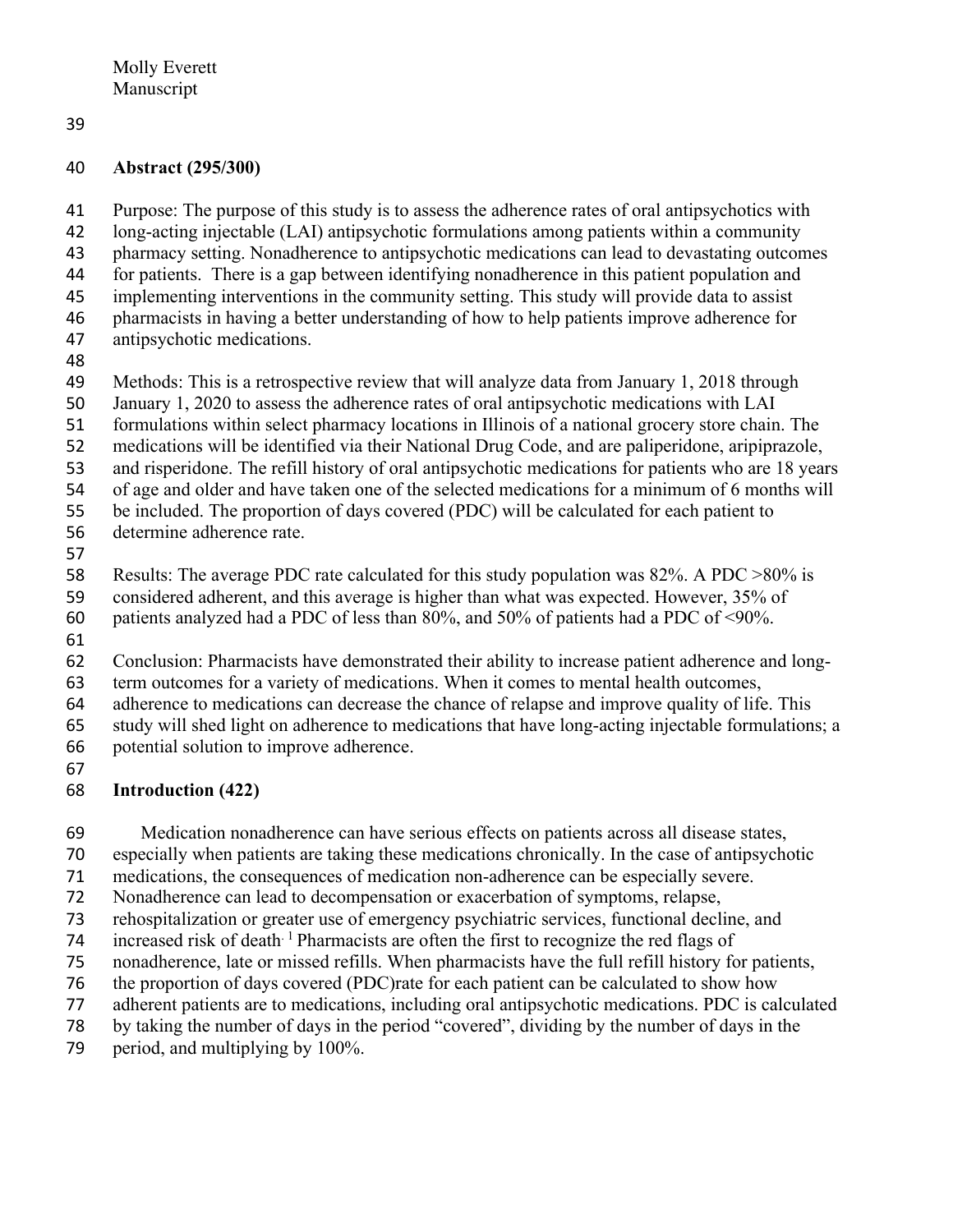80 Clinical evidence shows that the ideal threshold for PDC is 80%, according to the Pharmacy 81 Quality Alliance.<sup>2</sup> Currently, PDC is assessed for other chronic disease state medications, such as statins and diabetic medications, to ensure that patients are remaining adherent and obtaining the maximum benefit of those medications. If the PDC is low, pharmacists can implement interventions such as automatic refills, reminder phone calls, and periodic check-ins to identify any barriers to adherence. Patients taking oral antipsychotics who have a low PDC should also have these interventions in place. There is currently a gap between identifying nonadherence in this patient population and implementing interventions in the community setting. As of January 1, 2020, pharmacists in the state of Illinois were authorized to administer long- acting-injectable antipsychotic medications to patients who had an active prescription from their doctor. In states where pharmacists are authorized to administer injectable medications, it is important to understand the trends in adherence and to recognize where pharmacists can make appropriate recommendations to prescribers. It is crucial that pharmacists have a clear understanding of their patients' adherence to oral antipsychotics, and that they can make appropriate interventions and recommendations to switch to LAI antipsychotics when necessary. Pharmacists have the potential to improve outcomes for their patients and the healthcare system. In contrast to existing literature that is focused on oral adherence to antipsychotic medications, this study will focus on oral antipsychotics that have an injectable dosage form available. By collecting this information, pharmacists will have a better understanding of how to help patients improve their adherence for antipsychotic medications. The purpose of this study is to assess the

 adherence rates of oral antipsychotic medications with LAI equivalents among patients within a community pharmacy setting. 

#### **Objectives (42)**

 The primary objective of the study was to assess adherence rates of oral antipsychotics with LAI equivalents among patients within a community pharmacy setting. The secondary objective of this study was to assess characteristics of patients with both high and low adherence. 

**Methods (111)**

 A retrospective review of oral antipsychotic medication adherence rates with LAI equivalents was conducted from January 1, 2018, until January 1, 2020. Any patient 18 years of age and older receiving oral antipsychotic medications that have an available long-acting injectable formulation during the study period and have taken the medication for a minimum of 6 months was included in the study. Those excluded from the study included patients younger than 18 years of age, patients receiving oral antipsychotics that do not have a long-acting injectable 115 formulation or those patients who have been taking an oral antipsychotic medication for  $\leq 6$  months. Proportion of days covered (PDC) was calculated for each patient analyzed. 

### **Results (151)**

 There were 212,744 prescription records collected for the purposes of this studying. After grouping the records by patient, and applying the inclusion and exclusion criteria, the prescription records of 16,784 patients were analyzed. The average PDC rate calculated among the patients analyzed was found to be 82%, with PDC ranging from 39%-100%. Analysis also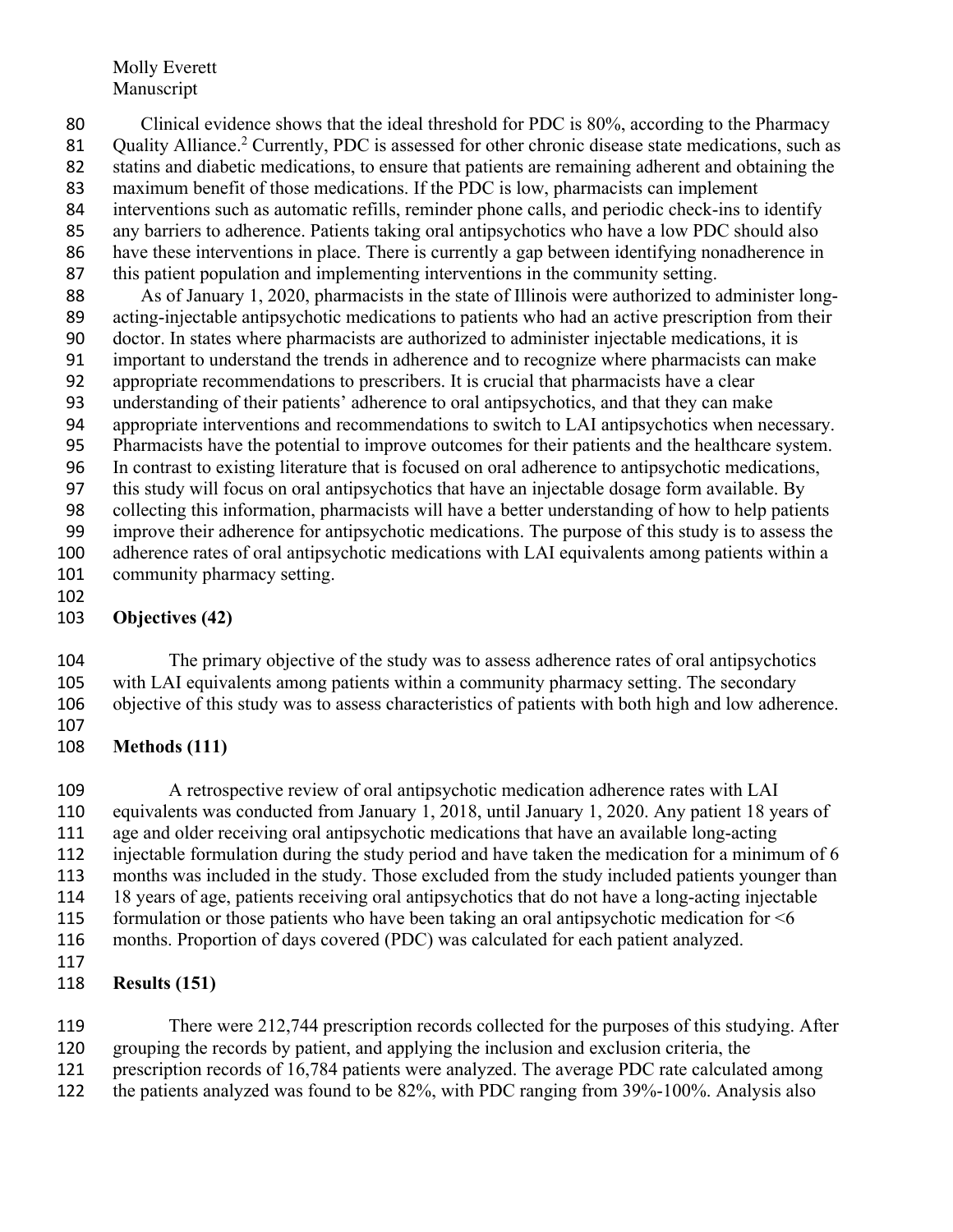- showed that 35% of patients had a PDC of<80%. PDC calculations were capped at 100%,
- despite the possibility of early refills, since a PDC of >100% was not feasible for the purposes of this study.



 *Figure 1. The Cumulative Distribution Function for PDC Rates.* This graph describes 128 the proportion of patients at each PDC percentage, from 0 to 1. For example, 50% of the patients had a PDC of 90% or lower. 35% of the patients had a PDC of 80% or lower, and approximately 130 10% of the patients analyzed had a PDC of 50% or lower.

### **Discussion (390)**

133 When looking at PDC as a tool to measure adherence, PDC  $>80\%$  indicates that a patient 134 is adherent to their medications.<sup>3</sup> The PDC found in this study was higher than anticipated in this patient population, based on past literature and preliminary data results. One study conducted in 2018 found the adherence rate for oral antipsychotics to be 32% for patients taking medications for early psychosis. <sup>4</sup> According to previous studies, adherence rates for second-generation 138 antipsychotics typically hover between  $50-60\%$ <sup>5</sup> Although the average PDC was higher than initially expected, there is still a large number of patients that are not being adherent to their antipsychotic medications.

 The study did encapsulate a large group of patients, therefore the 35% (n of 5906) of patients that had a PDC <80% is still substantial. Additionally, patients who are achieving the minimum recommended PDC score of >80% can still benefit from converting to an LAI antipsychotic to further increase their PDC, and potentially improve convenience by decreasing their pill burden.

 The final results indicate that in 35% of the patients assessed, it would be appropriate for 147 the pharmacist to intervene in order to improve adherence. Regarding mental health outcomes,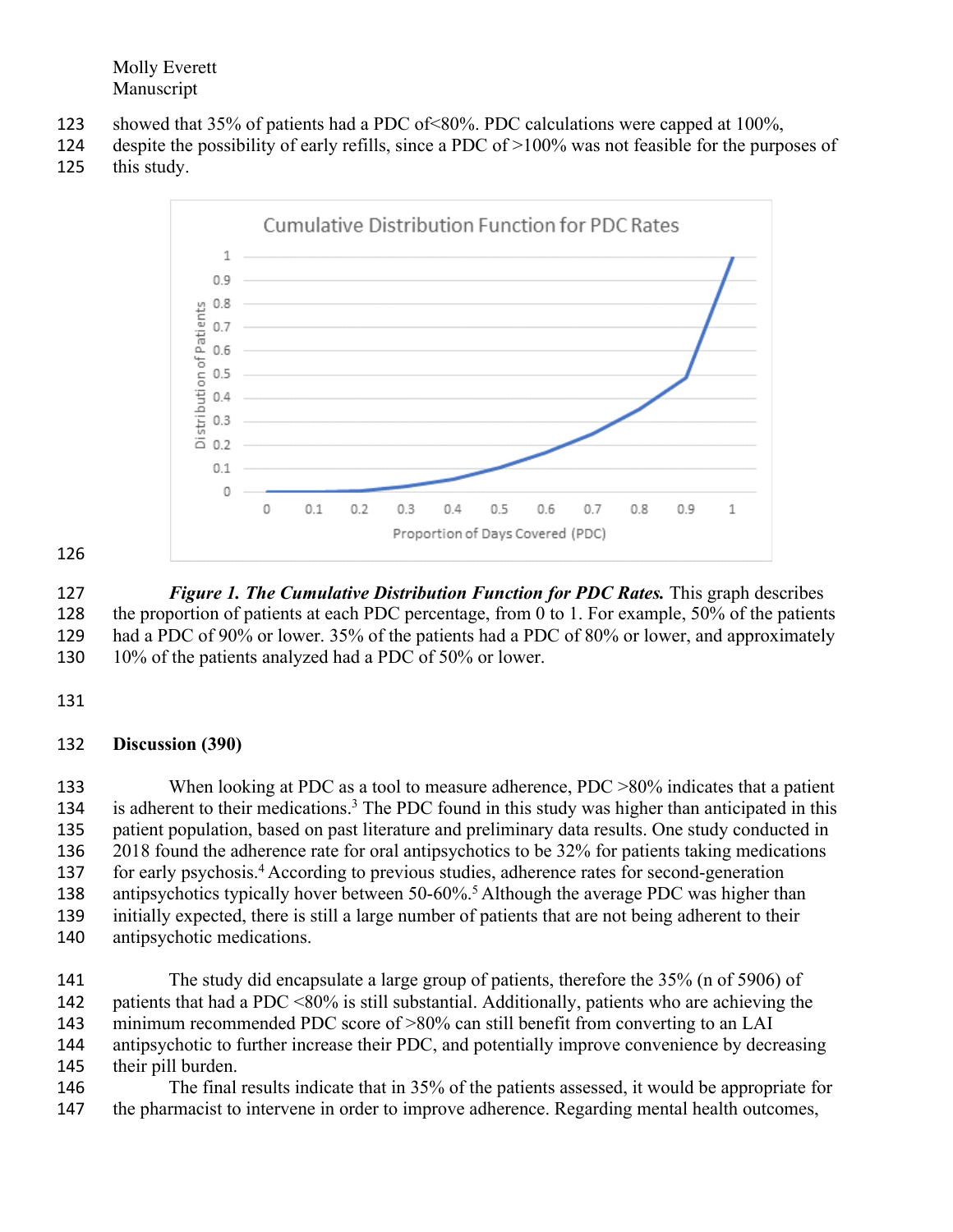- adherence to antipsychotic medications can greatly decrease the chance of relapse and potentially improve quality of life. Pharmacists have demonstrated their ability to increase patient
- adherence and long-term outcomes for a variety of medications. With patient consent,
- pharmacists have the ability to discuss with prescribers the switch to injectable alternatives for
- patients and provide education and administration of these medications.

 One of the key limitations of this study is the assumption that all patients should be continuously taking their antipsychotic oral medications. As this is a retrospective study, there are several reasons why a patient may have temporarily discontinued a medication, such as hospitalization, adverse drug events, changing providers, or other barriers. By determining the average PDC for each patient and simply looking at their refill history, it leaves out potentially vital details that may have led to the appearance of "poor adherence". Another limitation of the study is one that commonly occurs when using PDC as a measure of adherence. While PDC of oral medications implies that medications are picked up on time, the pharmacist does not have 161 the ability to measure that the patient is actually taking the medication daily in a community pharmacy setting.

## **Conclusion (106)**

 This study has important implications regarding adherence to an important class of medications. Although the results showed that adherence was higher than expected, LAI antipsychotics may still help to improve PDC and decrease pill burden for patients; even for those patients who show >80% PDC adherence. This study sheds light on adherence to medications that have alternative long-acting injectable formulations, which could be a solution to improve adherence for this patient population. If an alternative exists for a patient that minimizes barriers to adherence, the community pharmacist is the most suitable health care professional that can make that recommendation and greatly improve outcomes for the patient.

## 

## **References**

 1. Phan SV. Medication adherence in patients with schizophrenia. *Int J Psychiatry Med*. 2016;51(2):211-219. doi:10.1177/0091217416636601 2. Montavon, J. A. *Adherence Measures*. Measures. https://www.pqaalliance.org/adherence- measures. Accessed February 21, 2021. 3. Measuring Adherence. Home. https://www.pharmacist.com/measuring-adherence. Accessed February 28, 2021. 4. Titus-Lay EN, Ansara ED, Isaacs AN, Ott CA. Evaluation of adherence and persistence with oral versus long-acting injectable antipsychotics in patients with early psychosis. *Ment Health Clin*. 2018;8(2):56-62. Published 2018 Mar 26. doi:10.9740/mhc.2018.03.056 5. Stephenson JJ, Tunceli O, Gu T, et al. Adherence to oral second-generation antipsychotic medications in patients with schizophrenia and bipolar disorder: physicians' perceptions of adherence vs. pharmacy claims [published correction appears in Int J Clin Pract. 2012